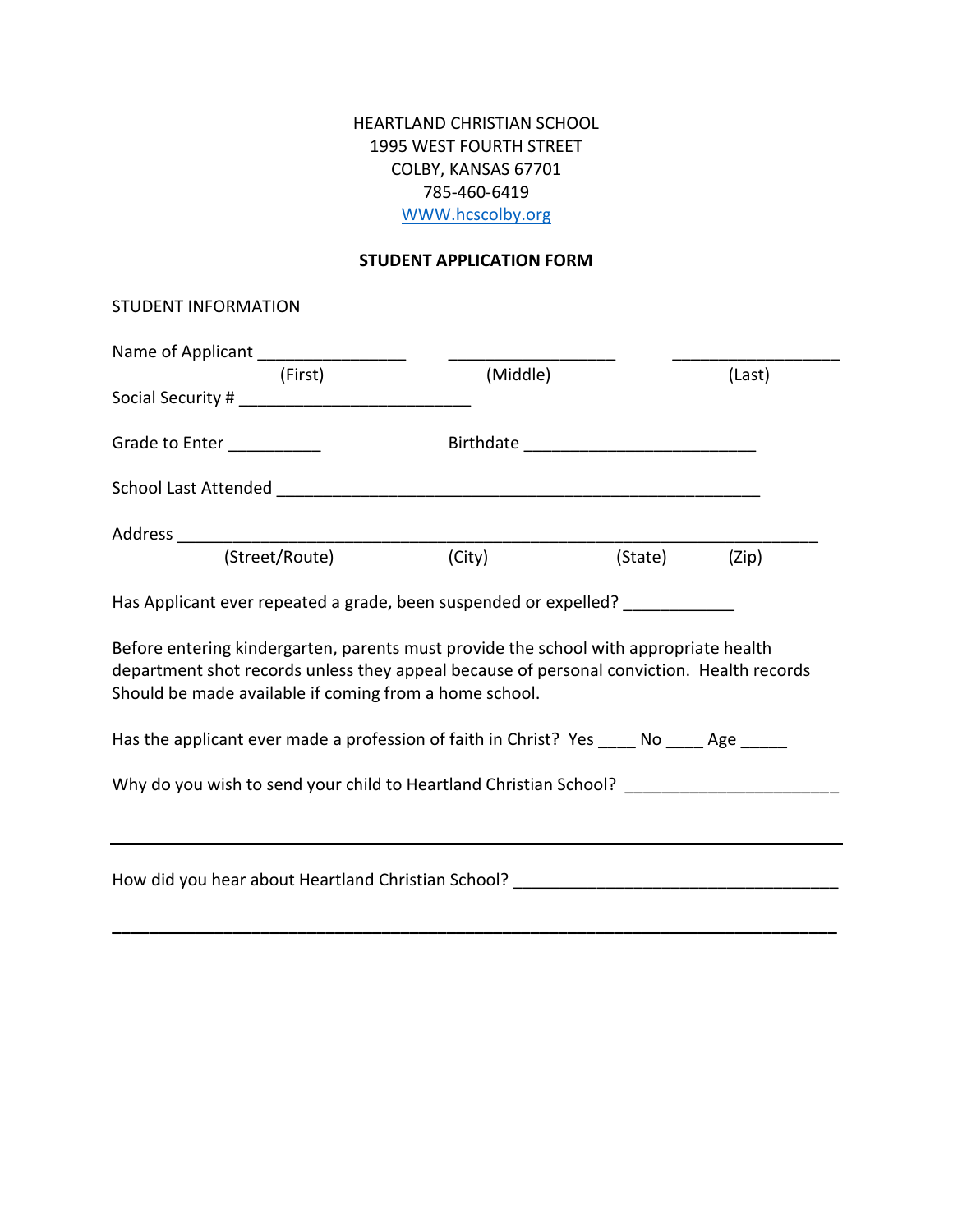**FAMILY INFORMATION**

|                                                                                           | Father's email address __________________                                                     |  |  |  |  |  |
|-------------------------------------------------------------------------------------------|-----------------------------------------------------------------------------------------------|--|--|--|--|--|
| Mother's Name __________________________________                                          | Mother's Cell Phone _____________________                                                     |  |  |  |  |  |
| Mother's Address _______________________________                                          | Mother's Work Phone ____________________                                                      |  |  |  |  |  |
|                                                                                           |                                                                                               |  |  |  |  |  |
| Applicant lives with: (Check One) ______ Father & Mother ______ Guardian                  |                                                                                               |  |  |  |  |  |
|                                                                                           | ______ Father Only _________ Mother Only                                                      |  |  |  |  |  |
|                                                                                           |                                                                                               |  |  |  |  |  |
| Is Child adopted? ______                                                                  |                                                                                               |  |  |  |  |  |
| Is there any special information concerning adoption, separation, divorce, child custody, |                                                                                               |  |  |  |  |  |
|                                                                                           | visitation rights or other situations that the school should be aware of? _____ If so, please |  |  |  |  |  |
|                                                                                           |                                                                                               |  |  |  |  |  |
| Please list all of the children in your family:<br>Name<br><u>Age</u>                     | <b>Birthdate</b>                                                                              |  |  |  |  |  |
|                                                                                           |                                                                                               |  |  |  |  |  |
|                                                                                           |                                                                                               |  |  |  |  |  |
|                                                                                           |                                                                                               |  |  |  |  |  |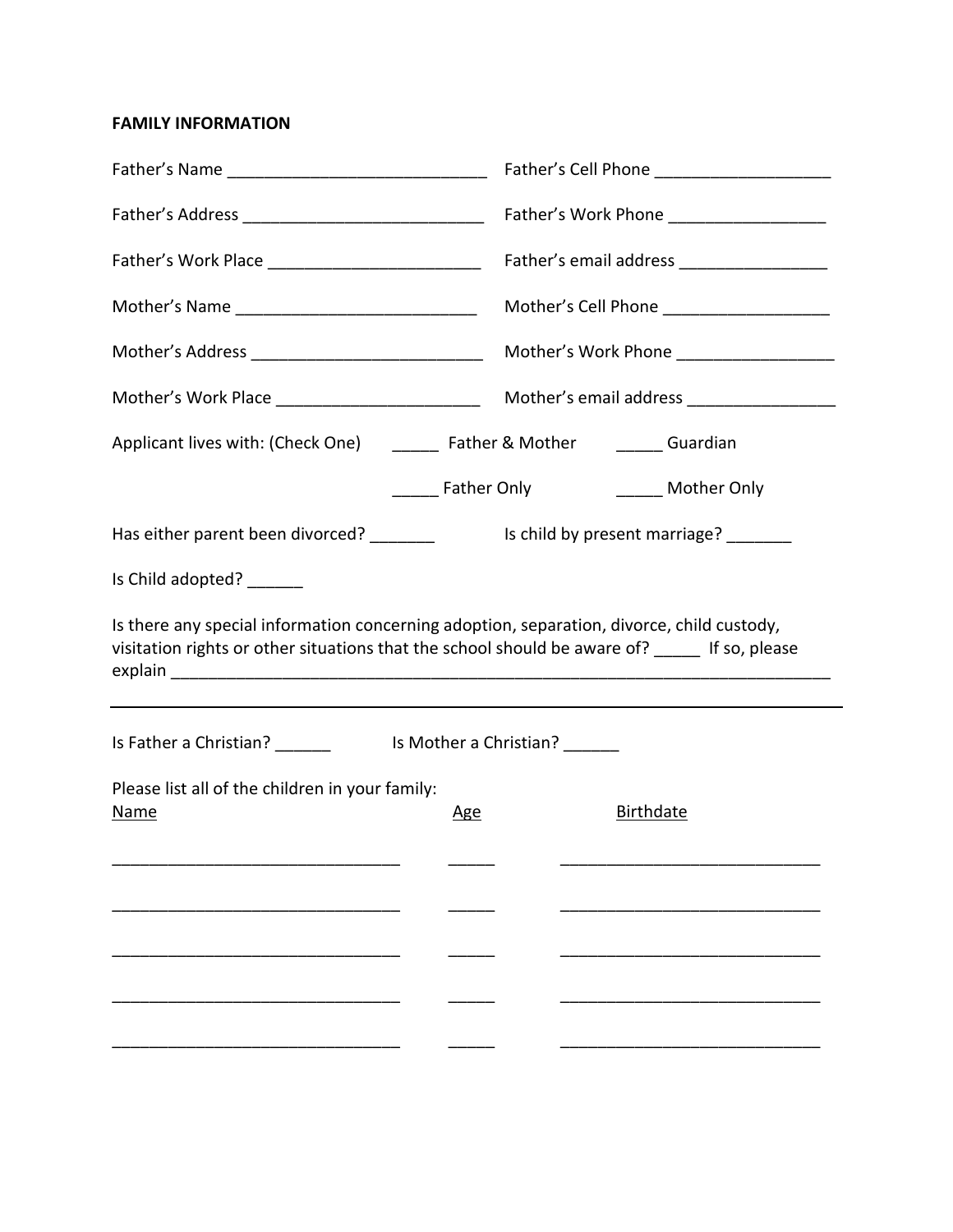## **CHURCH INFORMATION**

| (Street/Route)                                                                               |                                                                                          |                      |                                                                                   |  |
|----------------------------------------------------------------------------------------------|------------------------------------------------------------------------------------------|----------------------|-----------------------------------------------------------------------------------|--|
|                                                                                              |                                                                                          | (City) (State) (Zip) | Phone # _______________________                                                   |  |
| Are you a member? ________ How frequently does your family attend services? _______________  |                                                                                          |                      |                                                                                   |  |
| <b>PARENTS OR GUARDIAN</b>                                                                   |                                                                                          |                      |                                                                                   |  |
| Please make a full statement describing your personal Christian experience and faith:        |                                                                                          |                      |                                                                                   |  |
|                                                                                              |                                                                                          |                      |                                                                                   |  |
|                                                                                              |                                                                                          |                      |                                                                                   |  |
|                                                                                              |                                                                                          |                      |                                                                                   |  |
|                                                                                              | <b>STUDENT HEALTH RECORD</b><br>(Please include a copy of student's immunization record) |                      |                                                                                   |  |
|                                                                                              |                                                                                          |                      |                                                                                   |  |
|                                                                                              |                                                                                          |                      | Height ____________  Weight ___________  Any Physical Disability? ________ If so, |  |
|                                                                                              |                                                                                          |                      |                                                                                   |  |
|                                                                                              |                                                                                          |                      |                                                                                   |  |
| Does child present with any difficulties such as: Diabetes _____ Asthma _____ Auditory _____ |                                                                                          |                      |                                                                                   |  |
| Structural or muscular _____Heart ______ Speech _____ Allergies _____ Hearing _____          |                                                                                          |                      |                                                                                   |  |
| Other $\_\_$                                                                                 |                                                                                          |                      |                                                                                   |  |
| Has this student ever been on an IEP or is presently on one? _______. Please elaborate!      |                                                                                          |                      |                                                                                   |  |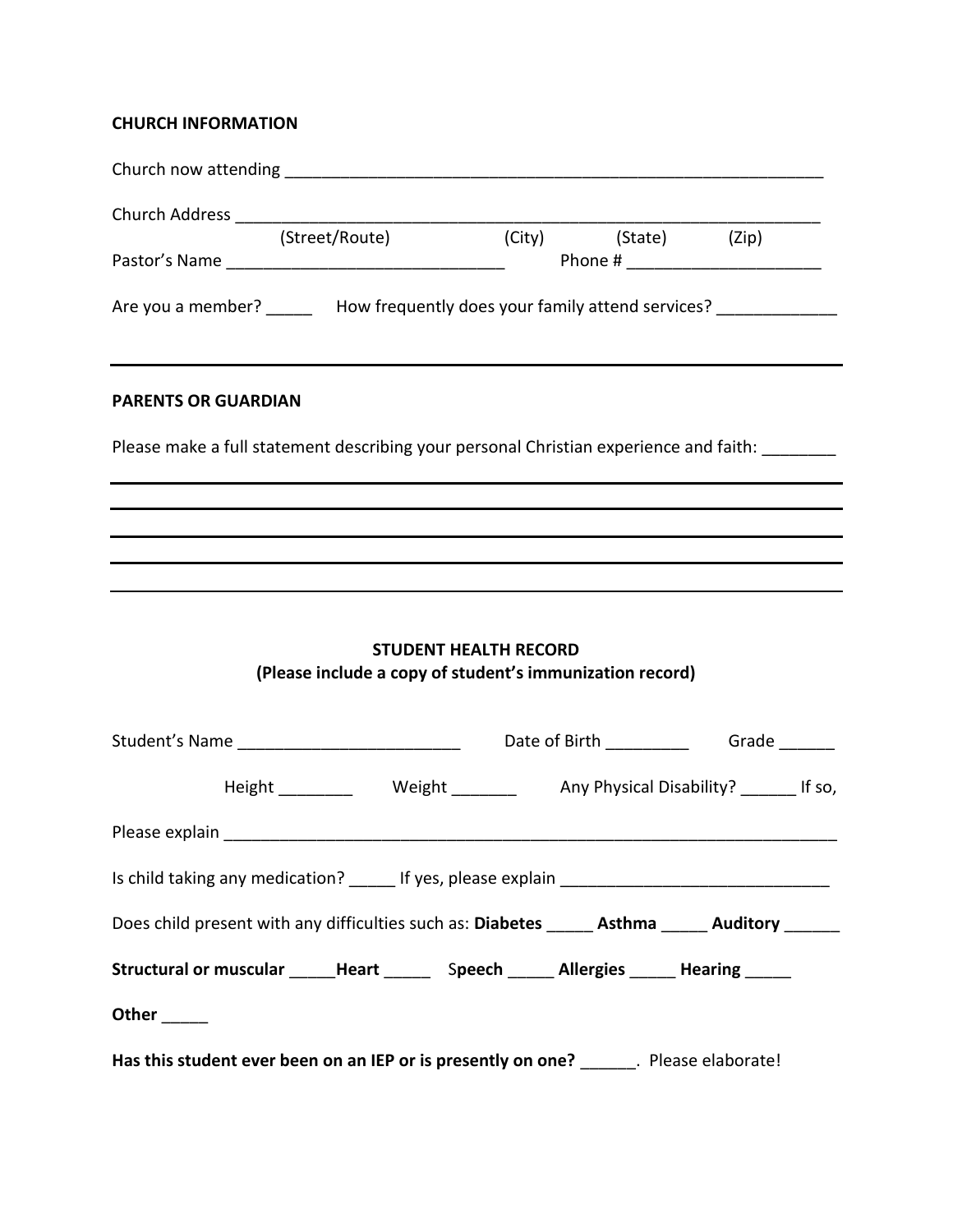**Does this student have any educational concerns that we should know about?** Please explain!

#### **AUTHORIZATION FOR EMEREGENCY MEDICAL CARE**

In the event I cannot be reached to make arrangements for emergency medical care at the time of an accident or illness, I hereby authorize Heartland Christian School to take my child to:

| (Name of Health care Provider)                                                         |                               |  | (Address) | (Phone #)                                                                                                                                                                                                                      |  |
|----------------------------------------------------------------------------------------|-------------------------------|--|-----------|--------------------------------------------------------------------------------------------------------------------------------------------------------------------------------------------------------------------------------|--|
|                                                                                        |                               |  |           |                                                                                                                                                                                                                                |  |
| or to another physician.                                                               |                               |  |           |                                                                                                                                                                                                                                |  |
| Date ___________                                                                       |                               |  |           |                                                                                                                                                                                                                                |  |
| Date __________                                                                        |                               |  |           |                                                                                                                                                                                                                                |  |
| Please indicate (2) persons to be contacted in case of emergency. (other than parents) |                               |  |           |                                                                                                                                                                                                                                |  |
|                                                                                        |                               |  |           | Name Phone Phone Phone Phone Phone Phone Phone Phone Phone Phone Phone Phone Phone Phone Phone Phone Phone Phone Phone Phone Phone Phone Phone Phone Phone Phone Phone Phone Phone Phone Phone Phone Phone Phone Phone Phone P |  |
|                                                                                        | Relationship ______________   |  |           |                                                                                                                                                                                                                                |  |
|                                                                                        |                               |  |           |                                                                                                                                                                                                                                |  |
|                                                                                        | Relationship ________________ |  |           |                                                                                                                                                                                                                                |  |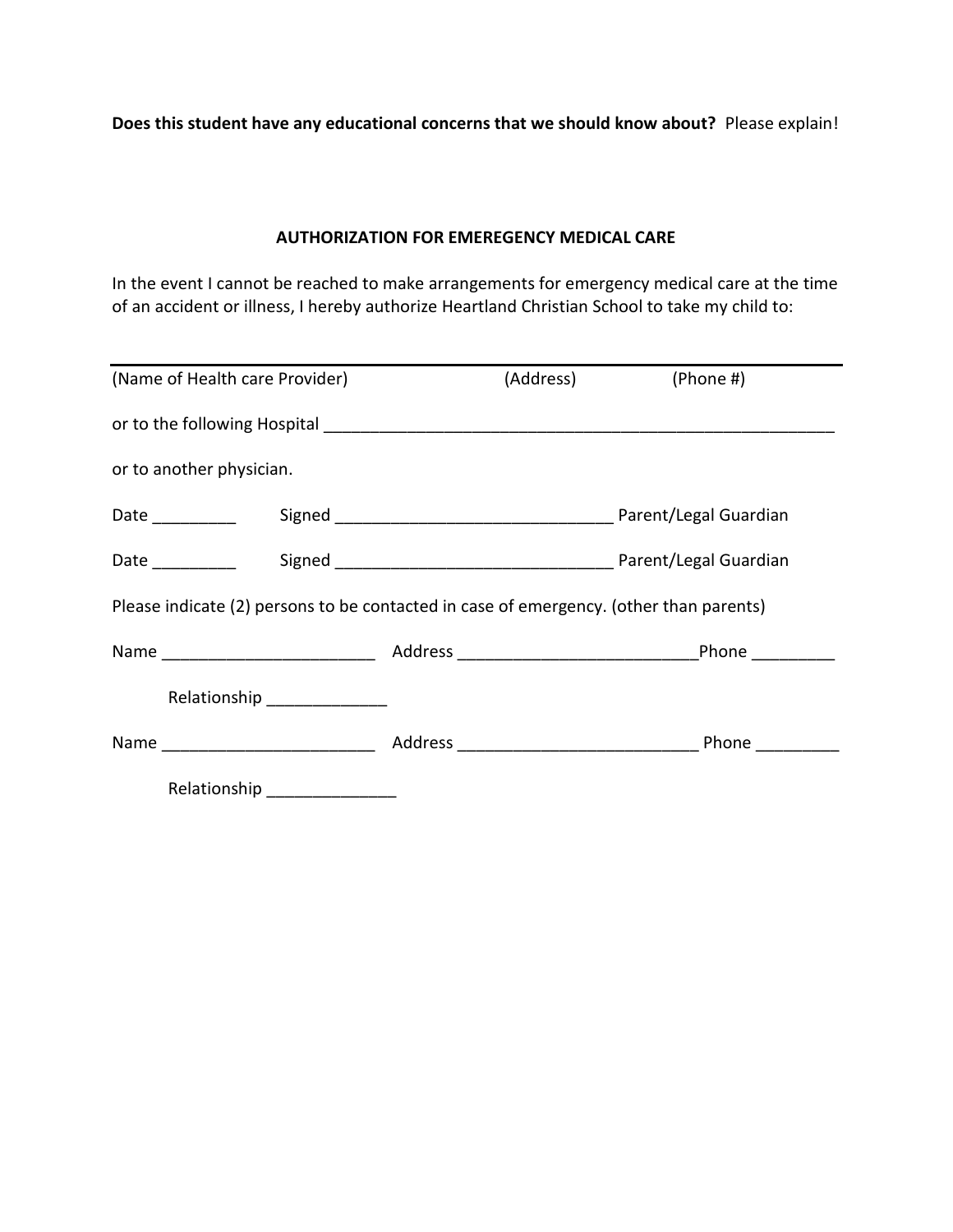#### **FIELD TRIP ACTIVITY RELEASE FORM**

#### **2022-23 SCHOOL YEAR**

I give permission for my child and all school activities, including sports and school-sponsored trips away from school premises for the 2020-21 school year. I further absolve Heartland Christian School from liability to me or my child because of injury to my child at school or during any school activity.

Parent's Signature \_\_\_\_\_\_\_\_\_\_\_\_\_\_\_\_\_\_\_\_\_\_\_\_\_\_\_\_\_\_\_\_\_\_\_ Date \_\_\_\_\_\_\_\_\_\_\_\_\_

**My children and I \_\_\_\_\_\_\_\_\_\_\_\_\_\_\_\_\_\_\_\_\_\_\_ have read and agree to abide by the guidelines and regulations set forth in the Parent/Student Handbook.**

**I give Heartland Christian School permission to use or post photos of my child(ren) on the School website, promotional materials, social media, etc.**

Please Initial: Yes \_\_\_\_\_\_\_ No \_\_\_\_\_\_\_

**FINANCIAL INFORMATION: Tuition schedule runs from June – May** for the school year. (As per Financial Fact Sheet)

**Payment Procedures** as stated in the Parent/Student Handbook.

Option #1: Pre-pay the full amount of the school year. Total payment must be received by the first day of school.

Option #2: Pre-pay the full amount of a semester. Total payment of the first semester must be received by the first day of school and payment of the second semester must be received by the day school resumes in January.

Option #3: Sign up for monthly **auto debit**. Tuition payments will be drawn on the first or tenth of each month.

Option #4: If unusual circumstances have created a financial problem, an immediate request must be made to the School Treasurer for a board review. This request must be made swiftly, so that the BOE may make the review at the next monthly BOE meeting.

Option #5: All enrolled families must be current with tuition in order to enter school in The fall and retain priority placement for the following year.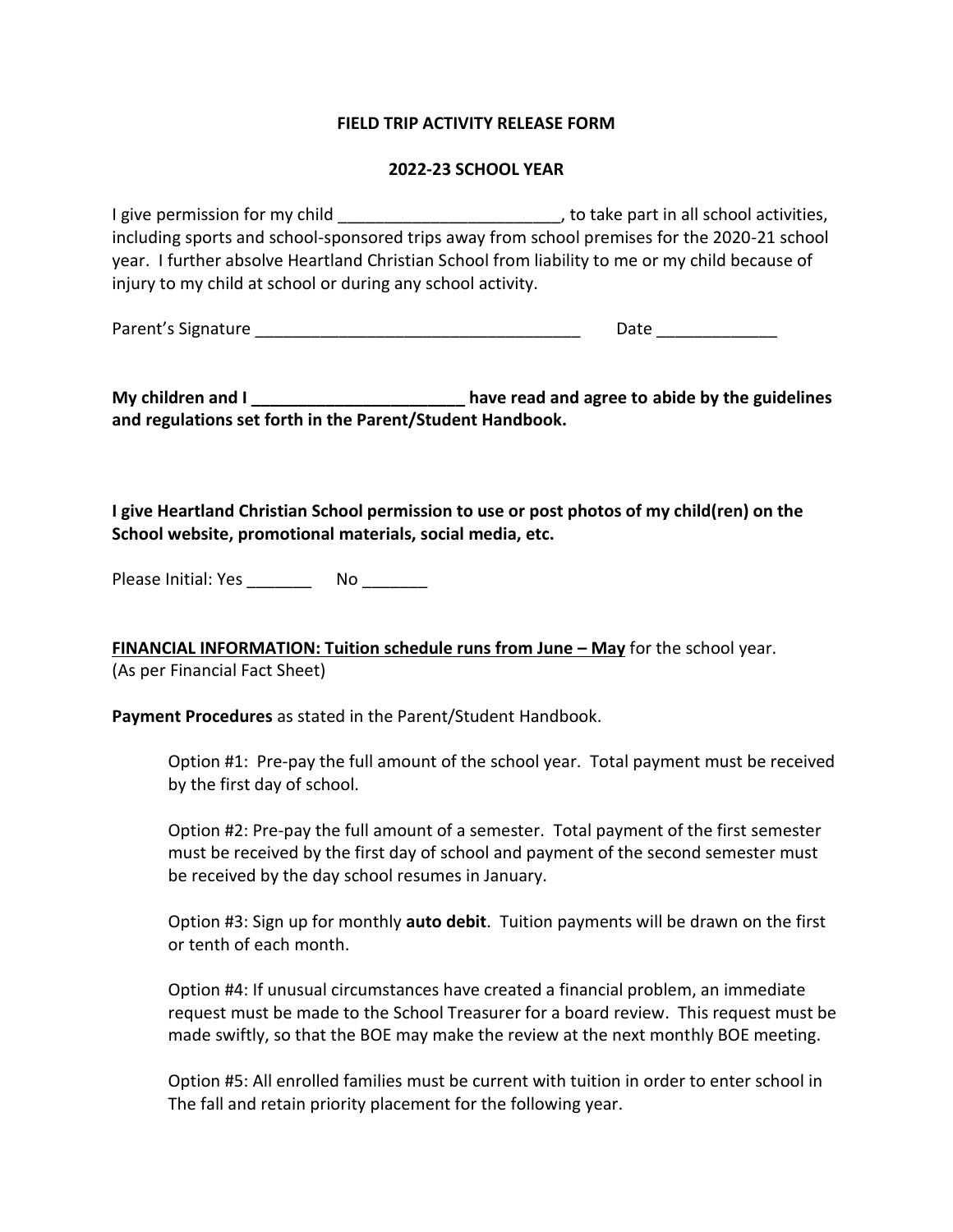Heartland Christian School Admits students of any race, color, nationality and ethnic origin to all rights, privileges, programs and activities generally accorded or made available to students at the school. Heartland Christian School does not discriminate on the basis of race, color, nationality and ethnic origin in administration of its educational policies, admission policies, scholarship and loan programs, and athletic and other school administered programs.

I understand the terms and conditions of payment as stated in this agreement and Parent/Student Handbook.

\_\_\_\_\_\_\_\_\_\_\_\_\_\_\_\_\_\_\_\_\_\_\_\_\_\_\_\_\_\_\_\_\_\_\_\_\_ \_\_\_\_\_\_\_\_\_\_\_\_\_\_\_\_\_\_

(Parent/Guardian's Signature) (Date of Signature)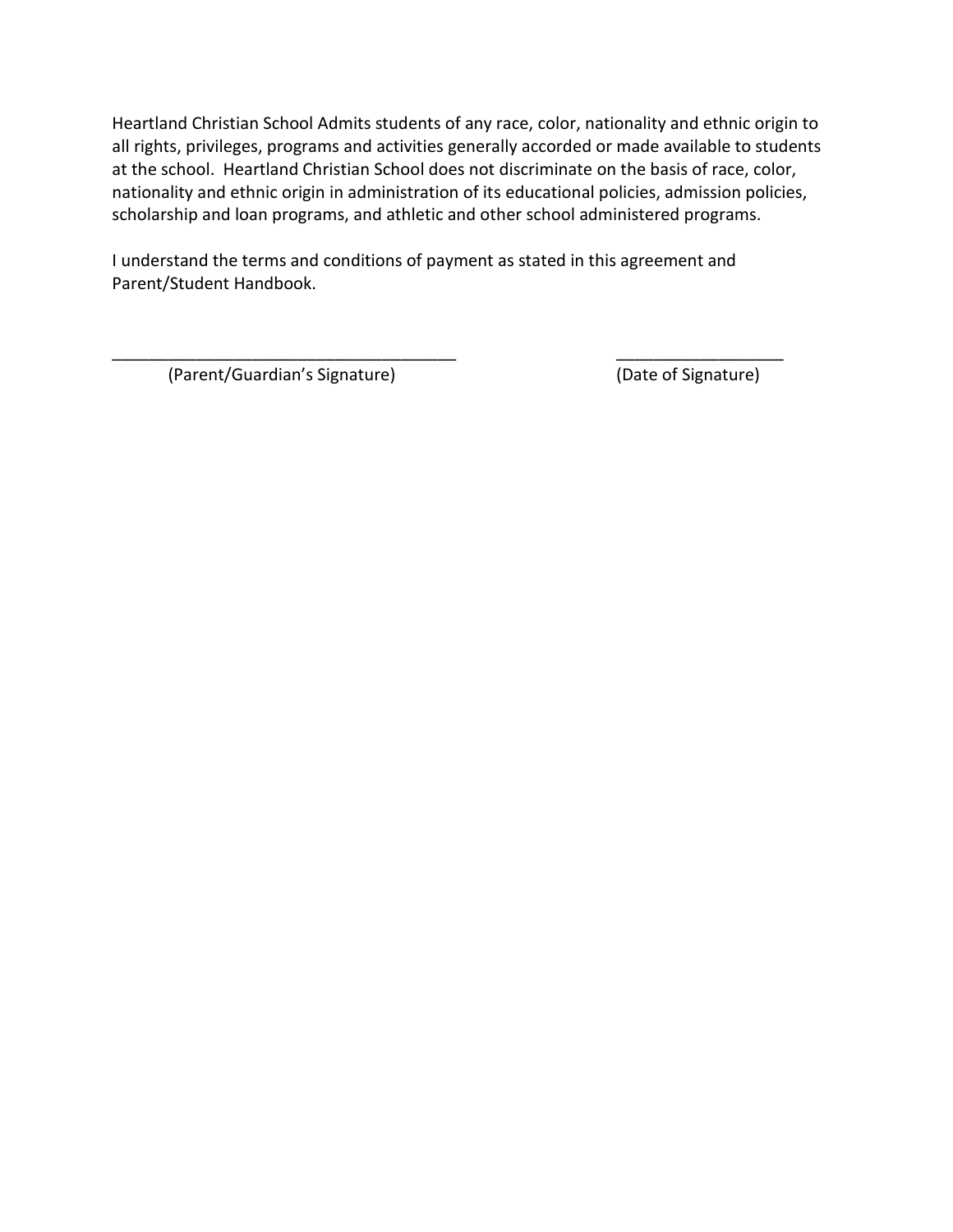

# **TRANSCRIPT REQUEST**

**MAIL TO:**

**Heartland Christian School 1995 West Fourth Colby, KS 67701 Phone number (785) 460-6419 Fax number (785) 460-8337**

I give permission to release all school records including medical, testing, and Special services records to the above school.

| <b>Full Legal Name of Student</b>     | Date of Birth |              | Grade |  |  |
|---------------------------------------|---------------|--------------|-------|--|--|
| <b>School Last Attended</b>           |               |              |       |  |  |
| Street/Route                          | City          | <b>State</b> | Zip   |  |  |
| Signature of Parent or Legal Guardian |               | Date         |       |  |  |

Updated: June 2022